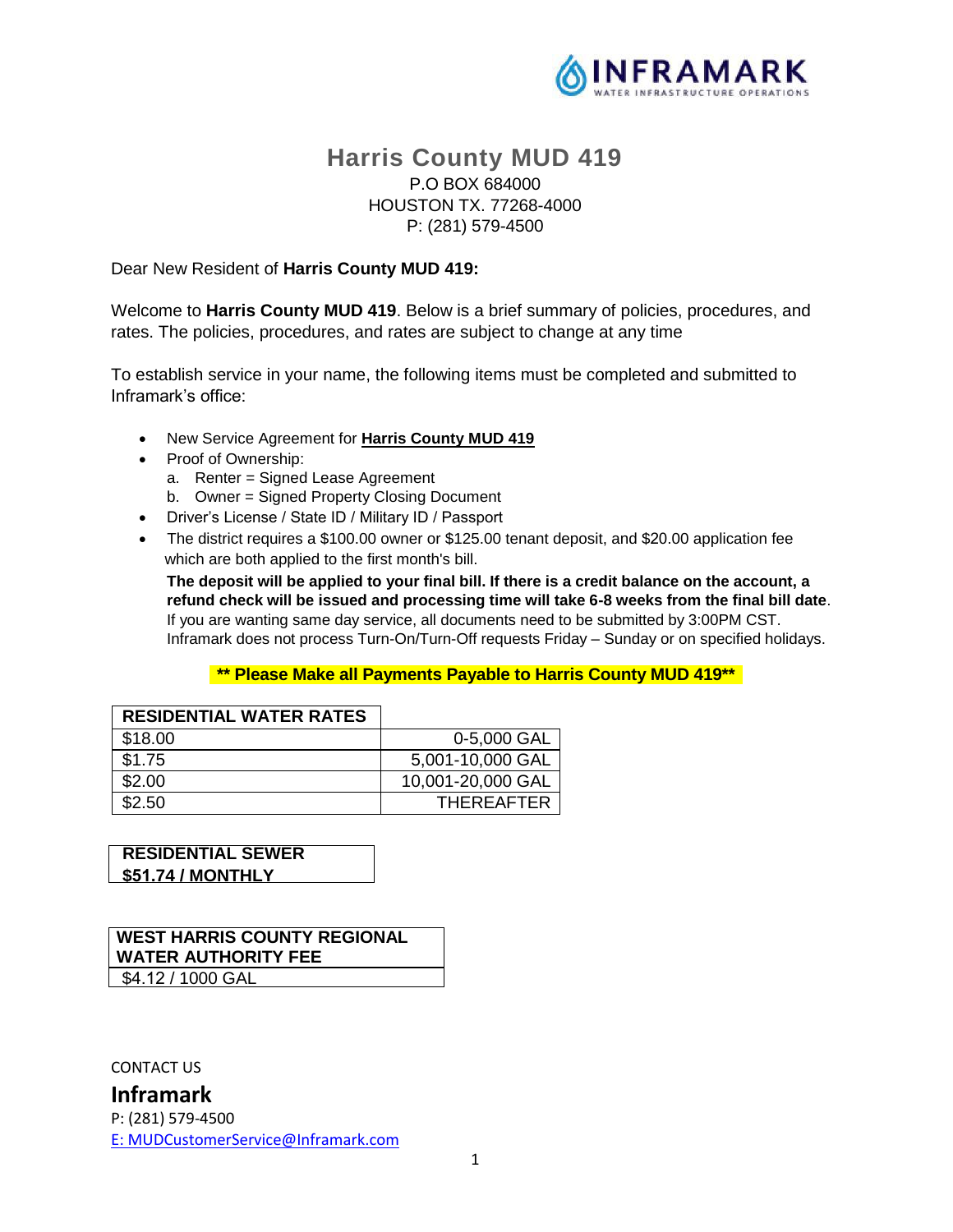

#### **A 10% penalty will be assessed if payment is**

**received after the due date. This amount is shown in the "AFTER DUE DATE" section on your bill.**

#### **Delinquent:**

If your account becomes past due at the time current bills are generated, a termination notice will be sent to your address. **A \$12.50 letter fee and \$12.50 door tag fee will be added to your account.** Should full payment not be received as directed on the letter, your service will be disconnected. Should service be disconnected, a **\$35.00 disconnection/reconnection fee and any required additional deposit will be needed prior to re-establishing services.** The full balance of your account will be required to restore service, payable by cashier's check or money order only. The payment for disconnection of service is due by 4:00PM CST Monday through Fri day, to restore with same day service. If your district offers after-hour services, payments made after 4:00PM CST will be subject to after-hours fees.

*NOTE: Once an account is turned off due to a non-payment: Payments made online, by QR reader, over-the-phone, or mailed, are not acceptable forms of payment to restore services.*

### **Payment Options**

- **Online**
	- o Payment Method:
		- Credit/Debit Card, convenience fee 3% of payment amount
		- Electronic Check, convenience fee of \$1.00
	- o [www.paymyinframarkbill.com](http://www.paymyinframarkbill.com/)

#### • **QR Readers "InstaPay"**

- o Payment Method: Credit/Debit Card, convenience fee 3% of payment amount
- o Electronic Check, convenience fee of \$1.00
- **Over-the-Phone**
	- o Payment Method: Credit/Debit Card, convenience fee 3% of payment amount
	- o Payment Method: Check, \$1.00 flat fee
	- o English: Select Option "1"
	- Spanish: Select Option "2"
- **Mail-In (Personal Check/Bill Pay)**
	- o ATTN TO: Harris County MUD 419 P.O BOX 684000 Houston, TX, 77268

CONTACT US

**Inframark**

P: (281) 579-4500 [E:](ftp://E:_MUDCustomerService@inframark.com/) MUDCustomerService@Inframark.com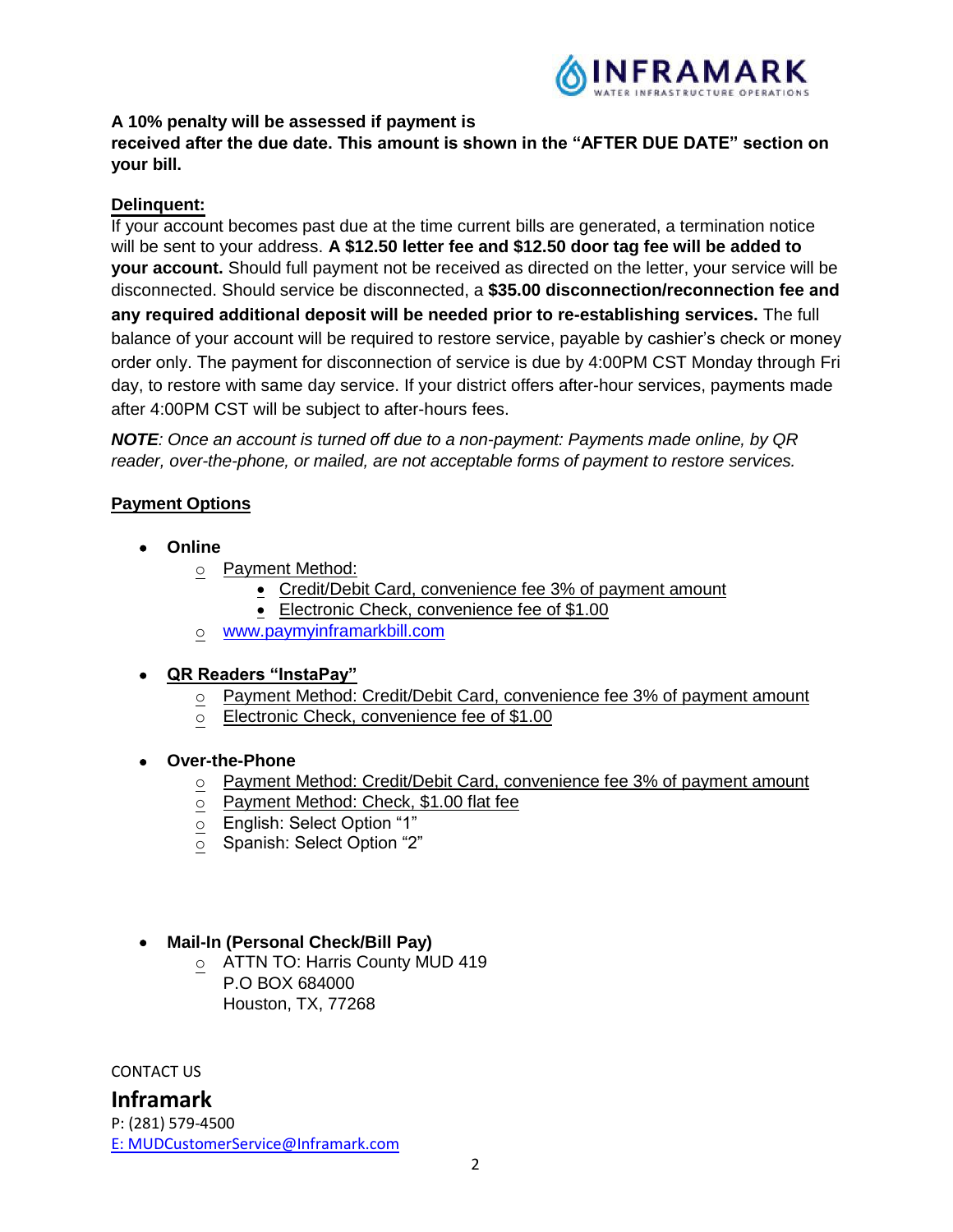

- **In-Person**
	- o Payment Method: Personal Check, Money Order or Cashier's Check
		- Location: Inframark Grandway West

(Entrance on North side of the Building)

2002 West Grand Parkway North

Katy, TX, 77449

Office Hours: 7:30AM – 5:00PM

### **Detailed Payment Instructions**

- **Online**
	- o Login to the payment portal website: [www.paymyinframarkbill.com](http://www.paymyinframarkbill.com/)
	- o Click "PAY BILL"
	- o Enter "Amount to Pay" and Select "Payment Type"
	- o Payment Method: Credit/Debit Card, Electronic Check
	- o Click "CONTINUE WITH TRANSACTION"
	- o Fill in "Payment Information" and Click "SUBMIT PAYMENT"
- **QR Readers "InstaPay"** 
	- o Open your QR Reader Application (one can be downloaded to your smart device from the App or Google Play stores)
	- o Scan the Code
	- o Proceed with the Payment Process
	- o Payment Method: Credit/Debit Card

If you would like to enroll in the Auto-Pay program visit Inframark's customer portal at [www.paymyinframarkbill.com,](http://www.paymyinframarkbill.com/) to enroll or give us a call for further assistance.

# **IMPORTANT NOTICE**

Please note, initiated payment date or postmarked payment date is not equivalent to posted payment date.

The following type of payment general posting time frame, which is dependent on your bank's releasing fund policy and/or USPS delivery of mail.

Over-the-Phone, 48-72 hours

Electronic Checks (check-free payments), minimum 48-72 hours

Mail-in Checks (personal checks or bill pay, minimum 10 days

CONTACT US

**Inframark** P: (281) 579-4500 [E:](ftp://E:_MUDCustomerService@inframark.com/) MUDCustomerService@Inframark.com